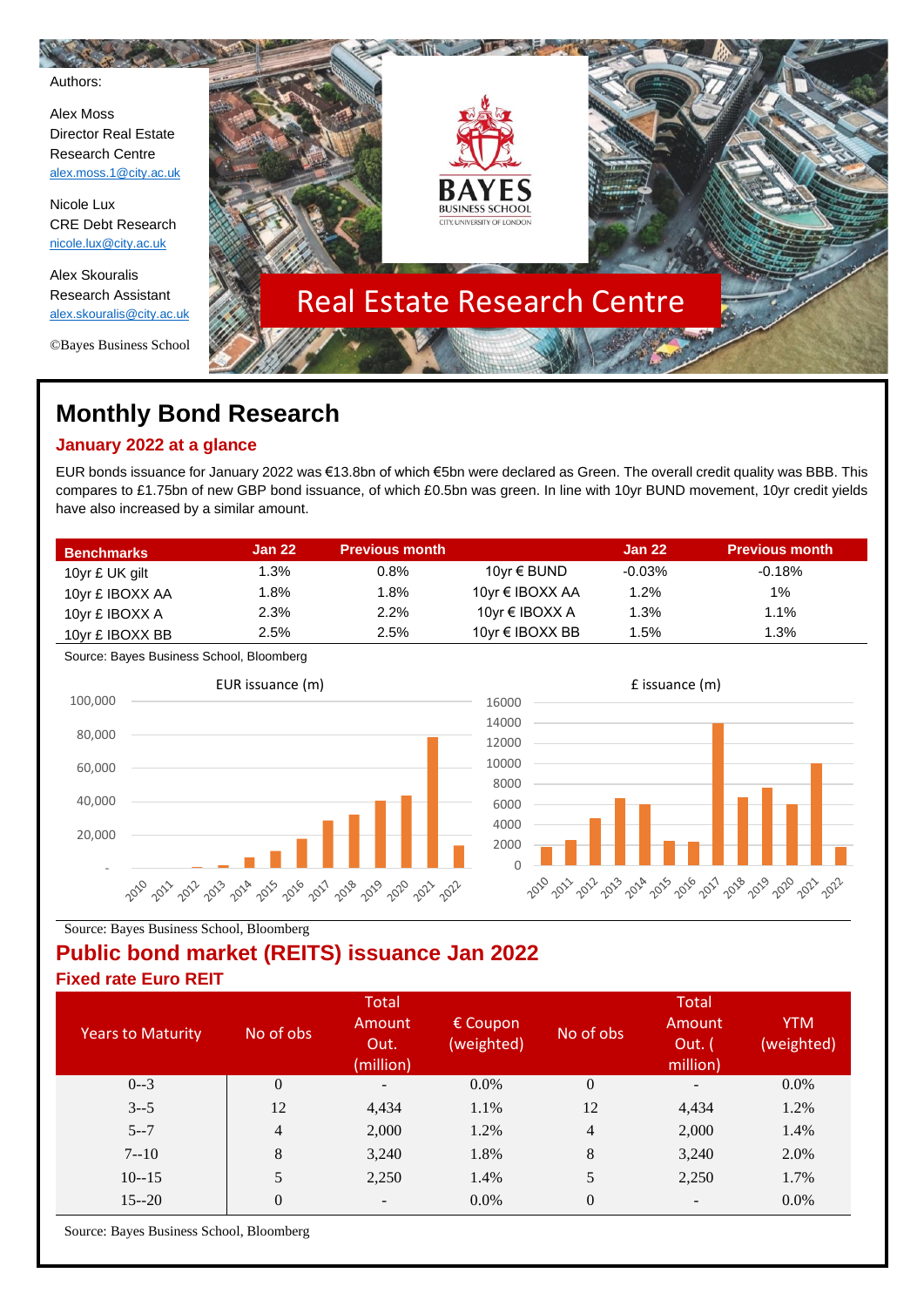# **Summary public bond market (REITS, REOC & Other)**

# **UK fixed rate bonds by vintage year, £**

| Vintage       | No of obs | <b>Total</b><br>Amount<br>Out.<br>(million) | Coupon<br>(weighted) | No of obs | <b>Total</b><br>Amount<br>Out.<br>(million) | <b>YTM</b><br>(weighted) |
|---------------|-----------|---------------------------------------------|----------------------|-----------|---------------------------------------------|--------------------------|
| pre 2000      | 16        | 1,142                                       | 7.7%                 | 16        | 1,142                                       | 3.4%                     |
| $2000 - 2004$ | 20        | 3,248                                       | 5.9%                 | 20        | 3,248                                       | 2.9%                     |
| $2005 - 2009$ | 23        | 5,797                                       | 4.6%                 | 23        | 5,797                                       | 2.3%                     |
| $2010 - 2014$ | 78        | 19,223                                      | 4.2%                 | 78        | 19,223                                      | 2.2%                     |
| $2015 - 2016$ | 25        | 3,759                                       | 1.4%                 | 25        | 3,759                                       | 0.9%                     |
| $2017 - 2019$ | 88        | 27,422                                      | 1.5%                 | 87        | 27,322                                      | 1.2%                     |
| 2020          | 20        | 6,085                                       | 2.1%                 | 20        | 6,085                                       | 2.4%                     |
| 2021          | 36        | 9,501                                       | 2.3%                 | 36        | 9,501                                       | 2.6%                     |
| > 2021        | 11        | 1,755                                       | 2.7%                 | 11        | 1,755                                       | 2.6%                     |

Source: Bayes Business School, Bloomberg

### **EUR fixed rate bonds by vintage year, €**

| Vintage       | No of obs | <b>Total</b><br>Amount<br>Out.<br>(million) | Coupon<br>(weighted) | No of obs      | <b>Total</b><br>Amount<br>Out.<br>(million) | <b>YTM</b><br>(weighted) |
|---------------|-----------|---------------------------------------------|----------------------|----------------|---------------------------------------------|--------------------------|
| pre 2000      | 3         | 86                                          | 1.5%                 | 2              | 76                                          | $0.0\%$                  |
| $2000 - 2004$ | 5         | 44                                          | 7.4%                 | $\overline{4}$ | 34                                          | $0.7\%$                  |
| $2005 - 2009$ | 3         | 29                                          | 4.3%                 | 3              | 29                                          | $0.0\%$                  |
| $2010 - 2014$ | 48        | 7,897                                       | 2.6%                 | 48             | 7,897                                       | $0.4\%$                  |
| $2015 - 2016$ | 124       | 26,018                                      | 1.5%                 | 124            | 26,018                                      | $0.4\%$                  |
| $2017 - 2019$ | 464       | 88,694                                      | 1.4%                 | 464            | 88,694                                      | 1.1%                     |
| 2020          | 167       | 38,396                                      | 1.7%                 | 167            | 38,396                                      | 1.9%                     |
| 2021          | 217       | 67,849                                      | 1.4%                 | 240            | 67,954                                      | 2.1%                     |
| > 2021        | 31        | 11,924                                      | 1.4%                 | 31             | 11,924                                      | 1.5%                     |

Source: Bayes Business School, Bloomberg

### **UK fixed rate bonds by credit grade, £**

| rating group  | No of obs      | <b>Total</b><br>Amount<br>Out. (<br>million) | Coupon<br>(weighted) | No of obs        | <b>Total</b><br>Amount<br>Out.<br>(million) | <b>YTM</b><br>(weighted) |
|---------------|----------------|----------------------------------------------|----------------------|------------------|---------------------------------------------|--------------------------|
| AAA           | 3              | 787                                          | 5.3%                 | 3                | 787                                         | 2.6%                     |
| AA            | 10             | 2,548                                        | 3.3%                 | 10               | 2,548                                       | 2.4%                     |
| A             | 99             | 25,379                                       | 3.5%                 | 99               | 25,379                                      | 2.4%                     |
| <b>BBB</b>    | 45             | 15,701                                       | 4.1%                 | 45               | 15,701                                      | 3.1%                     |
| <b>BB</b>     | 6              | 2,650                                        | 3.3%                 | 6                | 2,650                                       | 3.2%                     |
| $\bf{B}$      | $\overline{0}$ | $\overline{\phantom{a}}$                     | 0.0%                 | $\boldsymbol{0}$ | $\overline{\phantom{a}}$                    | $0.0\%$                  |
| $\mathcal{C}$ | 11             | 2,528                                        | 4.3%                 | 11               | 2,528                                       | 2.5%                     |

Source: Bayes Business School, Bloomberg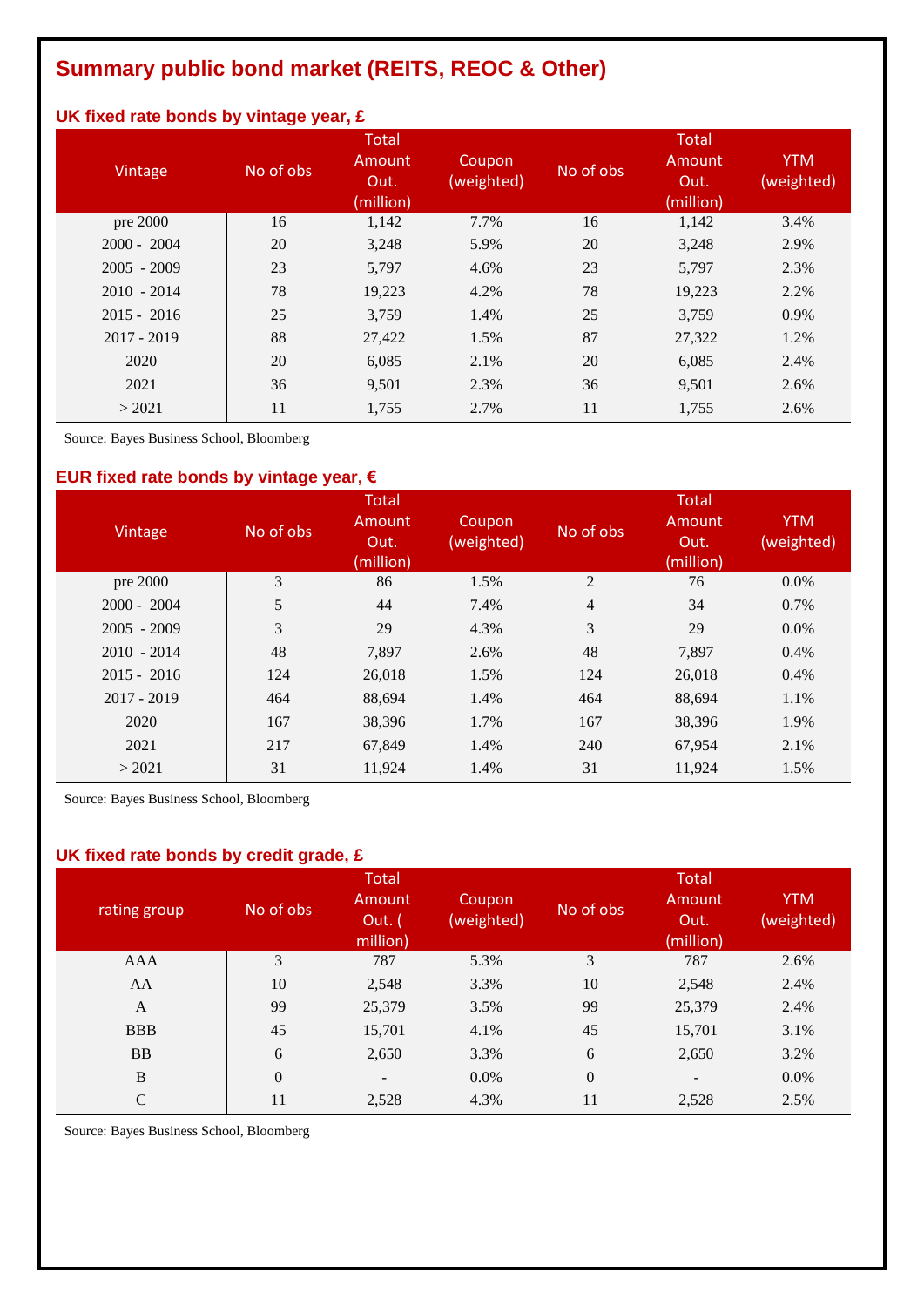| EUR fixed rate bonds by credit grade, $\epsilon$ |           |                                              |                      |           |                                             |                          |
|--------------------------------------------------|-----------|----------------------------------------------|----------------------|-----------|---------------------------------------------|--------------------------|
| rating group                                     | No of obs | <b>Total</b><br>Amount<br>Out. (<br>million) | Coupon<br>(weighted) | No of obs | <b>Total</b><br>Amount<br>Out.<br>(million) | <b>YTM</b><br>(weighted) |
| AA                                               |           |                                              |                      |           |                                             |                          |
| $\mathbf{A}$                                     | 103       | 32,341                                       | 1.1%                 | 103       | 32,341                                      | 1.0%                     |
| <b>BBB</b>                                       | 142       | 67,962                                       | 1.5%                 | 142       | 67,962                                      | 1.2%                     |
| <b>BB</b>                                        | 13        | 4,750                                        | 2.9%                 | 13        | 4,750                                       | 2.8%                     |
| B                                                | 3         | 1,140                                        | 3.8%                 | 3         | 1,140                                       | 4.1%                     |
| C                                                | 40        | 13,688                                       | 1.9%                 | 40        | 13,688                                      | 3.7%                     |

Source: Bayes Business School, Bloomberg

#### **Securitised markets (CMBS)**

There has been no new issuance for CMBS in January 2022. Overall debt maturities for the UK and European market are showing that key maturities in bonds and CMBS are coming up between 2027 – 2032.Credit spreads for seasoned CMBS in UK and European markets have remained stable between December and January.



Source: Bayes Business School, Bloomberg

### **Outstanding CMBS by credit grate**

| rating group | No of obs      | <b>Total</b><br>Amount<br>Out. (<br>million) | Coupon<br>(weighted) | No of obs | <b>Total</b><br>Amount<br>Out.<br>(million) | Coupon<br>(weighted) |
|--------------|----------------|----------------------------------------------|----------------------|-----------|---------------------------------------------|----------------------|
|              | <b>EUR</b>     | <b>EUR</b>                                   | <b>EUR</b>           | £         | $\mathbf{f}$                                | $\mathbf{f}$         |
| AAA          | 9              | 1,546                                        | 0.8%                 | 9         | 1,252                                       | 1.0%                 |
| AA           | 14             | 1,226                                        | 1.4%                 | 16        | 1,300                                       | 1.6%                 |
| A            | 10             | 532                                          | 2.0%                 | 9         | 263                                         | 1.7%                 |
| <b>BBB</b>   | 11             | 461                                          | 2.5%                 | 11        | 454                                         | 1.9%                 |
| <b>BB</b>    | 6              | 282                                          | 3.5%                 | $\,8\,$   | 298                                         | 3.3%                 |
| $\, {\bf B}$ | $\overline{4}$ | 86                                           | 3.0%                 | 5         | 121                                         | 2.9%                 |
| $\mathsf{C}$ | 51             | 4,491                                        | 2.8%                 | 34        | 985                                         | 1.9%                 |

Source: Bayes Business School, Bloomberg